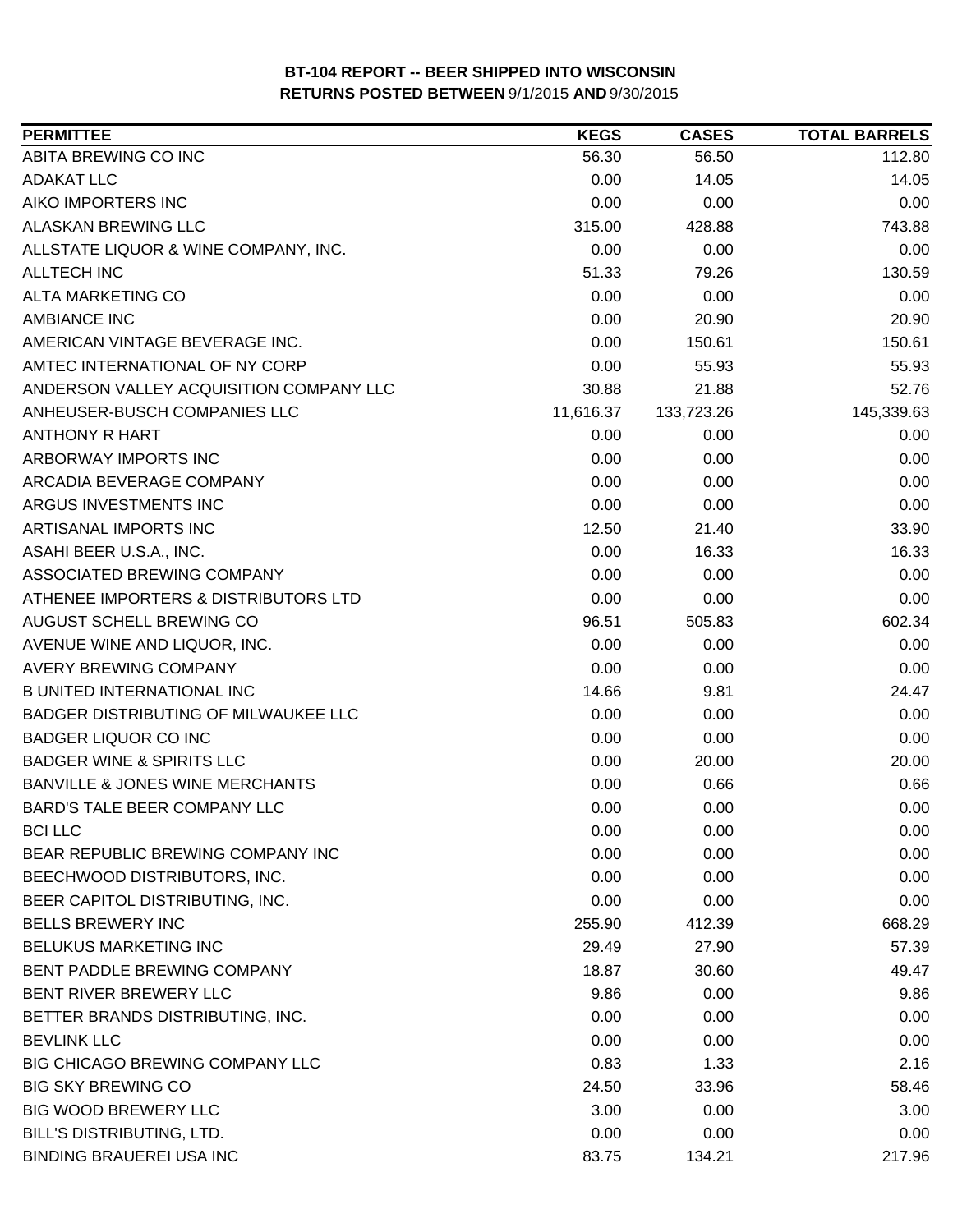| <b>BLACK LIST BEER LLC</b><br>0.00<br>0.62<br>0.62<br><b>BOSTON BEER CORPORATION</b><br>4,430.86<br>776.68<br>3,654.18<br><b>BOULDER BEER INC</b><br>49.51<br>28.74<br>78.25<br>BRAU BROTHERS BREWING COMPANY, LLC<br>0.00<br>0.00<br>0.00<br>BRECKENRIDGE BREWERY LLC<br>0.00<br>33.96<br>33.96<br>BRECKENRIDGE BREWERY OF COLORADO LLC<br>0.00<br>0.00<br>0.00<br><b>BRIAN EWING</b><br>19.03<br>44.73<br>63.76<br>0.00<br>BROWN-FORMAN CORPORATION<br>71.86<br>71.86<br>0.00<br><b>BURNING BROTHERS BREWING LLC</b><br>7.74<br>7.74<br>0.00<br>0.00<br>C.J.W., INC.<br>0.00<br>CANAL STREET BREWING CO LLC<br>139.50<br>262.95<br>402.45<br>0.00<br>0.00<br>CAPITOL-HUSTING COMPANY, INC.<br>0.00<br>0.00<br>0.00<br>0.00<br><b>CAROLE MINOGUE</b><br>CARRIAGE HOUSE IMPORTS, LTD.<br>0.00<br>104.99<br>104.99<br>CASTLE DANGER BREWING CO LLC<br>0.00<br>5.54<br>5.54<br>CENTRAL BEER DISTRIBUTORS, INC.<br>0.00<br>0.00<br>0.00<br>0.00<br>CENTRAL BEER IMPORT & EXPORT INC<br>0.00<br>0.00<br><b>CHAS A BERNICK INC</b><br>1.10<br>2.26<br>3.36<br><b>CHATHAM IMPORTS INC</b><br>0.00<br>0.00<br>0.00<br><b>CISCO BREWERS INC</b><br>0.00<br>0.00<br>0.00<br>COLD SPRING BREWING COMPANY<br>0.00<br>0.00<br>0.00<br><b>COMEBACK BREWING INC</b><br>0.00<br>0.00<br>0.00<br>CORONADO BREWING COMPANY INC<br>18.66<br>31.36<br>50.02<br>CRAFT BREW ALLIANCE INC<br>0.00<br>0.00<br>0.00<br><b>CROWN IMPORTS LLC</b><br>0.00<br>11,729.24<br>11,729.24<br>0.00<br>D&V INTERNATIONAL INC<br>0.00<br>0.00<br>0.00<br>DEAN DISTRIBUTING, INC.<br>0.00<br>0.00<br>DEAN DISTRIBUTING, INC.<br>0.00<br>0.00<br>0.00<br>DESCHUTES BREWERY INC<br>103.65<br>378.25<br>274.60<br><b>DESTIHL HOLDINGS LLC</b><br>0.00<br>0.00<br>0.00<br>DETROIT RIVERTOWN BREWING LLC<br>3.34<br>9.87<br>13.21<br><b>DIAGEO - GUINNESS USA INC.</b><br>388.34<br>1,447.51<br>1,835.85<br>DISCOUNT LIQUOR, INC.<br>0.00<br>0.00<br>0.00<br>DOANE DISTRIBUTING, INC.<br>0.00<br>0.00<br>0.00<br>DOGFISH HEAD CRAFT BREWERY LLC<br>227.81<br>55.16<br>172.65<br><b>DOYNA LTD</b><br>0.00<br>0.00<br>0.00<br>0.00<br>DURAN IMPORTS INC<br>0.00<br>0.00<br>DUVEL MOORTGAT USA LTD<br>4.94<br>29.02<br>33.96<br>E & J GALLO WINERY<br>0.00<br>147.68<br>147.68<br>EASTERN LIQUORS USA INC<br>0.00<br>0.00<br>0.00<br>EINSTOK BEER COMPANY LP<br>0.00<br>0.00<br>0.00<br>EL DORADO BEVERAGE CO<br>0.00<br>5.62<br>5.62<br>EPIC BREWING COMPANY LLC<br>24.00<br>20.55<br>44.55<br>EPIC BREWING COMPANY LLC<br>0.00<br>0.00<br>0.00<br><b>EUROBREW INC</b><br>2.00<br>2.51<br>4.51 | <b>PERMITTEE</b> | <b>KEGS</b> | <b>CASES</b> | <b>TOTAL BARRELS</b> |
|-----------------------------------------------------------------------------------------------------------------------------------------------------------------------------------------------------------------------------------------------------------------------------------------------------------------------------------------------------------------------------------------------------------------------------------------------------------------------------------------------------------------------------------------------------------------------------------------------------------------------------------------------------------------------------------------------------------------------------------------------------------------------------------------------------------------------------------------------------------------------------------------------------------------------------------------------------------------------------------------------------------------------------------------------------------------------------------------------------------------------------------------------------------------------------------------------------------------------------------------------------------------------------------------------------------------------------------------------------------------------------------------------------------------------------------------------------------------------------------------------------------------------------------------------------------------------------------------------------------------------------------------------------------------------------------------------------------------------------------------------------------------------------------------------------------------------------------------------------------------------------------------------------------------------------------------------------------------------------------------------------------------------------------------------------------------------------------------------------------------------------------------------------------------------------------------------------------------------------------------------------------------------------------------------------------------------------------------------------------------------------------------------------------------------------------------------------------------------------------------------------------------------------------------------------|------------------|-------------|--------------|----------------------|
|                                                                                                                                                                                                                                                                                                                                                                                                                                                                                                                                                                                                                                                                                                                                                                                                                                                                                                                                                                                                                                                                                                                                                                                                                                                                                                                                                                                                                                                                                                                                                                                                                                                                                                                                                                                                                                                                                                                                                                                                                                                                                                                                                                                                                                                                                                                                                                                                                                                                                                                                                     |                  |             |              |                      |
|                                                                                                                                                                                                                                                                                                                                                                                                                                                                                                                                                                                                                                                                                                                                                                                                                                                                                                                                                                                                                                                                                                                                                                                                                                                                                                                                                                                                                                                                                                                                                                                                                                                                                                                                                                                                                                                                                                                                                                                                                                                                                                                                                                                                                                                                                                                                                                                                                                                                                                                                                     |                  |             |              |                      |
|                                                                                                                                                                                                                                                                                                                                                                                                                                                                                                                                                                                                                                                                                                                                                                                                                                                                                                                                                                                                                                                                                                                                                                                                                                                                                                                                                                                                                                                                                                                                                                                                                                                                                                                                                                                                                                                                                                                                                                                                                                                                                                                                                                                                                                                                                                                                                                                                                                                                                                                                                     |                  |             |              |                      |
|                                                                                                                                                                                                                                                                                                                                                                                                                                                                                                                                                                                                                                                                                                                                                                                                                                                                                                                                                                                                                                                                                                                                                                                                                                                                                                                                                                                                                                                                                                                                                                                                                                                                                                                                                                                                                                                                                                                                                                                                                                                                                                                                                                                                                                                                                                                                                                                                                                                                                                                                                     |                  |             |              |                      |
|                                                                                                                                                                                                                                                                                                                                                                                                                                                                                                                                                                                                                                                                                                                                                                                                                                                                                                                                                                                                                                                                                                                                                                                                                                                                                                                                                                                                                                                                                                                                                                                                                                                                                                                                                                                                                                                                                                                                                                                                                                                                                                                                                                                                                                                                                                                                                                                                                                                                                                                                                     |                  |             |              |                      |
|                                                                                                                                                                                                                                                                                                                                                                                                                                                                                                                                                                                                                                                                                                                                                                                                                                                                                                                                                                                                                                                                                                                                                                                                                                                                                                                                                                                                                                                                                                                                                                                                                                                                                                                                                                                                                                                                                                                                                                                                                                                                                                                                                                                                                                                                                                                                                                                                                                                                                                                                                     |                  |             |              |                      |
|                                                                                                                                                                                                                                                                                                                                                                                                                                                                                                                                                                                                                                                                                                                                                                                                                                                                                                                                                                                                                                                                                                                                                                                                                                                                                                                                                                                                                                                                                                                                                                                                                                                                                                                                                                                                                                                                                                                                                                                                                                                                                                                                                                                                                                                                                                                                                                                                                                                                                                                                                     |                  |             |              |                      |
|                                                                                                                                                                                                                                                                                                                                                                                                                                                                                                                                                                                                                                                                                                                                                                                                                                                                                                                                                                                                                                                                                                                                                                                                                                                                                                                                                                                                                                                                                                                                                                                                                                                                                                                                                                                                                                                                                                                                                                                                                                                                                                                                                                                                                                                                                                                                                                                                                                                                                                                                                     |                  |             |              |                      |
|                                                                                                                                                                                                                                                                                                                                                                                                                                                                                                                                                                                                                                                                                                                                                                                                                                                                                                                                                                                                                                                                                                                                                                                                                                                                                                                                                                                                                                                                                                                                                                                                                                                                                                                                                                                                                                                                                                                                                                                                                                                                                                                                                                                                                                                                                                                                                                                                                                                                                                                                                     |                  |             |              |                      |
|                                                                                                                                                                                                                                                                                                                                                                                                                                                                                                                                                                                                                                                                                                                                                                                                                                                                                                                                                                                                                                                                                                                                                                                                                                                                                                                                                                                                                                                                                                                                                                                                                                                                                                                                                                                                                                                                                                                                                                                                                                                                                                                                                                                                                                                                                                                                                                                                                                                                                                                                                     |                  |             |              |                      |
|                                                                                                                                                                                                                                                                                                                                                                                                                                                                                                                                                                                                                                                                                                                                                                                                                                                                                                                                                                                                                                                                                                                                                                                                                                                                                                                                                                                                                                                                                                                                                                                                                                                                                                                                                                                                                                                                                                                                                                                                                                                                                                                                                                                                                                                                                                                                                                                                                                                                                                                                                     |                  |             |              |                      |
|                                                                                                                                                                                                                                                                                                                                                                                                                                                                                                                                                                                                                                                                                                                                                                                                                                                                                                                                                                                                                                                                                                                                                                                                                                                                                                                                                                                                                                                                                                                                                                                                                                                                                                                                                                                                                                                                                                                                                                                                                                                                                                                                                                                                                                                                                                                                                                                                                                                                                                                                                     |                  |             |              |                      |
|                                                                                                                                                                                                                                                                                                                                                                                                                                                                                                                                                                                                                                                                                                                                                                                                                                                                                                                                                                                                                                                                                                                                                                                                                                                                                                                                                                                                                                                                                                                                                                                                                                                                                                                                                                                                                                                                                                                                                                                                                                                                                                                                                                                                                                                                                                                                                                                                                                                                                                                                                     |                  |             |              |                      |
|                                                                                                                                                                                                                                                                                                                                                                                                                                                                                                                                                                                                                                                                                                                                                                                                                                                                                                                                                                                                                                                                                                                                                                                                                                                                                                                                                                                                                                                                                                                                                                                                                                                                                                                                                                                                                                                                                                                                                                                                                                                                                                                                                                                                                                                                                                                                                                                                                                                                                                                                                     |                  |             |              |                      |
|                                                                                                                                                                                                                                                                                                                                                                                                                                                                                                                                                                                                                                                                                                                                                                                                                                                                                                                                                                                                                                                                                                                                                                                                                                                                                                                                                                                                                                                                                                                                                                                                                                                                                                                                                                                                                                                                                                                                                                                                                                                                                                                                                                                                                                                                                                                                                                                                                                                                                                                                                     |                  |             |              |                      |
|                                                                                                                                                                                                                                                                                                                                                                                                                                                                                                                                                                                                                                                                                                                                                                                                                                                                                                                                                                                                                                                                                                                                                                                                                                                                                                                                                                                                                                                                                                                                                                                                                                                                                                                                                                                                                                                                                                                                                                                                                                                                                                                                                                                                                                                                                                                                                                                                                                                                                                                                                     |                  |             |              |                      |
|                                                                                                                                                                                                                                                                                                                                                                                                                                                                                                                                                                                                                                                                                                                                                                                                                                                                                                                                                                                                                                                                                                                                                                                                                                                                                                                                                                                                                                                                                                                                                                                                                                                                                                                                                                                                                                                                                                                                                                                                                                                                                                                                                                                                                                                                                                                                                                                                                                                                                                                                                     |                  |             |              |                      |
|                                                                                                                                                                                                                                                                                                                                                                                                                                                                                                                                                                                                                                                                                                                                                                                                                                                                                                                                                                                                                                                                                                                                                                                                                                                                                                                                                                                                                                                                                                                                                                                                                                                                                                                                                                                                                                                                                                                                                                                                                                                                                                                                                                                                                                                                                                                                                                                                                                                                                                                                                     |                  |             |              |                      |
|                                                                                                                                                                                                                                                                                                                                                                                                                                                                                                                                                                                                                                                                                                                                                                                                                                                                                                                                                                                                                                                                                                                                                                                                                                                                                                                                                                                                                                                                                                                                                                                                                                                                                                                                                                                                                                                                                                                                                                                                                                                                                                                                                                                                                                                                                                                                                                                                                                                                                                                                                     |                  |             |              |                      |
|                                                                                                                                                                                                                                                                                                                                                                                                                                                                                                                                                                                                                                                                                                                                                                                                                                                                                                                                                                                                                                                                                                                                                                                                                                                                                                                                                                                                                                                                                                                                                                                                                                                                                                                                                                                                                                                                                                                                                                                                                                                                                                                                                                                                                                                                                                                                                                                                                                                                                                                                                     |                  |             |              |                      |
|                                                                                                                                                                                                                                                                                                                                                                                                                                                                                                                                                                                                                                                                                                                                                                                                                                                                                                                                                                                                                                                                                                                                                                                                                                                                                                                                                                                                                                                                                                                                                                                                                                                                                                                                                                                                                                                                                                                                                                                                                                                                                                                                                                                                                                                                                                                                                                                                                                                                                                                                                     |                  |             |              |                      |
|                                                                                                                                                                                                                                                                                                                                                                                                                                                                                                                                                                                                                                                                                                                                                                                                                                                                                                                                                                                                                                                                                                                                                                                                                                                                                                                                                                                                                                                                                                                                                                                                                                                                                                                                                                                                                                                                                                                                                                                                                                                                                                                                                                                                                                                                                                                                                                                                                                                                                                                                                     |                  |             |              |                      |
|                                                                                                                                                                                                                                                                                                                                                                                                                                                                                                                                                                                                                                                                                                                                                                                                                                                                                                                                                                                                                                                                                                                                                                                                                                                                                                                                                                                                                                                                                                                                                                                                                                                                                                                                                                                                                                                                                                                                                                                                                                                                                                                                                                                                                                                                                                                                                                                                                                                                                                                                                     |                  |             |              |                      |
|                                                                                                                                                                                                                                                                                                                                                                                                                                                                                                                                                                                                                                                                                                                                                                                                                                                                                                                                                                                                                                                                                                                                                                                                                                                                                                                                                                                                                                                                                                                                                                                                                                                                                                                                                                                                                                                                                                                                                                                                                                                                                                                                                                                                                                                                                                                                                                                                                                                                                                                                                     |                  |             |              |                      |
|                                                                                                                                                                                                                                                                                                                                                                                                                                                                                                                                                                                                                                                                                                                                                                                                                                                                                                                                                                                                                                                                                                                                                                                                                                                                                                                                                                                                                                                                                                                                                                                                                                                                                                                                                                                                                                                                                                                                                                                                                                                                                                                                                                                                                                                                                                                                                                                                                                                                                                                                                     |                  |             |              |                      |
|                                                                                                                                                                                                                                                                                                                                                                                                                                                                                                                                                                                                                                                                                                                                                                                                                                                                                                                                                                                                                                                                                                                                                                                                                                                                                                                                                                                                                                                                                                                                                                                                                                                                                                                                                                                                                                                                                                                                                                                                                                                                                                                                                                                                                                                                                                                                                                                                                                                                                                                                                     |                  |             |              |                      |
|                                                                                                                                                                                                                                                                                                                                                                                                                                                                                                                                                                                                                                                                                                                                                                                                                                                                                                                                                                                                                                                                                                                                                                                                                                                                                                                                                                                                                                                                                                                                                                                                                                                                                                                                                                                                                                                                                                                                                                                                                                                                                                                                                                                                                                                                                                                                                                                                                                                                                                                                                     |                  |             |              |                      |
|                                                                                                                                                                                                                                                                                                                                                                                                                                                                                                                                                                                                                                                                                                                                                                                                                                                                                                                                                                                                                                                                                                                                                                                                                                                                                                                                                                                                                                                                                                                                                                                                                                                                                                                                                                                                                                                                                                                                                                                                                                                                                                                                                                                                                                                                                                                                                                                                                                                                                                                                                     |                  |             |              |                      |
|                                                                                                                                                                                                                                                                                                                                                                                                                                                                                                                                                                                                                                                                                                                                                                                                                                                                                                                                                                                                                                                                                                                                                                                                                                                                                                                                                                                                                                                                                                                                                                                                                                                                                                                                                                                                                                                                                                                                                                                                                                                                                                                                                                                                                                                                                                                                                                                                                                                                                                                                                     |                  |             |              |                      |
|                                                                                                                                                                                                                                                                                                                                                                                                                                                                                                                                                                                                                                                                                                                                                                                                                                                                                                                                                                                                                                                                                                                                                                                                                                                                                                                                                                                                                                                                                                                                                                                                                                                                                                                                                                                                                                                                                                                                                                                                                                                                                                                                                                                                                                                                                                                                                                                                                                                                                                                                                     |                  |             |              |                      |
|                                                                                                                                                                                                                                                                                                                                                                                                                                                                                                                                                                                                                                                                                                                                                                                                                                                                                                                                                                                                                                                                                                                                                                                                                                                                                                                                                                                                                                                                                                                                                                                                                                                                                                                                                                                                                                                                                                                                                                                                                                                                                                                                                                                                                                                                                                                                                                                                                                                                                                                                                     |                  |             |              |                      |
|                                                                                                                                                                                                                                                                                                                                                                                                                                                                                                                                                                                                                                                                                                                                                                                                                                                                                                                                                                                                                                                                                                                                                                                                                                                                                                                                                                                                                                                                                                                                                                                                                                                                                                                                                                                                                                                                                                                                                                                                                                                                                                                                                                                                                                                                                                                                                                                                                                                                                                                                                     |                  |             |              |                      |
|                                                                                                                                                                                                                                                                                                                                                                                                                                                                                                                                                                                                                                                                                                                                                                                                                                                                                                                                                                                                                                                                                                                                                                                                                                                                                                                                                                                                                                                                                                                                                                                                                                                                                                                                                                                                                                                                                                                                                                                                                                                                                                                                                                                                                                                                                                                                                                                                                                                                                                                                                     |                  |             |              |                      |
|                                                                                                                                                                                                                                                                                                                                                                                                                                                                                                                                                                                                                                                                                                                                                                                                                                                                                                                                                                                                                                                                                                                                                                                                                                                                                                                                                                                                                                                                                                                                                                                                                                                                                                                                                                                                                                                                                                                                                                                                                                                                                                                                                                                                                                                                                                                                                                                                                                                                                                                                                     |                  |             |              |                      |
|                                                                                                                                                                                                                                                                                                                                                                                                                                                                                                                                                                                                                                                                                                                                                                                                                                                                                                                                                                                                                                                                                                                                                                                                                                                                                                                                                                                                                                                                                                                                                                                                                                                                                                                                                                                                                                                                                                                                                                                                                                                                                                                                                                                                                                                                                                                                                                                                                                                                                                                                                     |                  |             |              |                      |
|                                                                                                                                                                                                                                                                                                                                                                                                                                                                                                                                                                                                                                                                                                                                                                                                                                                                                                                                                                                                                                                                                                                                                                                                                                                                                                                                                                                                                                                                                                                                                                                                                                                                                                                                                                                                                                                                                                                                                                                                                                                                                                                                                                                                                                                                                                                                                                                                                                                                                                                                                     |                  |             |              |                      |
|                                                                                                                                                                                                                                                                                                                                                                                                                                                                                                                                                                                                                                                                                                                                                                                                                                                                                                                                                                                                                                                                                                                                                                                                                                                                                                                                                                                                                                                                                                                                                                                                                                                                                                                                                                                                                                                                                                                                                                                                                                                                                                                                                                                                                                                                                                                                                                                                                                                                                                                                                     |                  |             |              |                      |
|                                                                                                                                                                                                                                                                                                                                                                                                                                                                                                                                                                                                                                                                                                                                                                                                                                                                                                                                                                                                                                                                                                                                                                                                                                                                                                                                                                                                                                                                                                                                                                                                                                                                                                                                                                                                                                                                                                                                                                                                                                                                                                                                                                                                                                                                                                                                                                                                                                                                                                                                                     |                  |             |              |                      |
|                                                                                                                                                                                                                                                                                                                                                                                                                                                                                                                                                                                                                                                                                                                                                                                                                                                                                                                                                                                                                                                                                                                                                                                                                                                                                                                                                                                                                                                                                                                                                                                                                                                                                                                                                                                                                                                                                                                                                                                                                                                                                                                                                                                                                                                                                                                                                                                                                                                                                                                                                     |                  |             |              |                      |
|                                                                                                                                                                                                                                                                                                                                                                                                                                                                                                                                                                                                                                                                                                                                                                                                                                                                                                                                                                                                                                                                                                                                                                                                                                                                                                                                                                                                                                                                                                                                                                                                                                                                                                                                                                                                                                                                                                                                                                                                                                                                                                                                                                                                                                                                                                                                                                                                                                                                                                                                                     |                  |             |              |                      |
|                                                                                                                                                                                                                                                                                                                                                                                                                                                                                                                                                                                                                                                                                                                                                                                                                                                                                                                                                                                                                                                                                                                                                                                                                                                                                                                                                                                                                                                                                                                                                                                                                                                                                                                                                                                                                                                                                                                                                                                                                                                                                                                                                                                                                                                                                                                                                                                                                                                                                                                                                     |                  |             |              |                      |
|                                                                                                                                                                                                                                                                                                                                                                                                                                                                                                                                                                                                                                                                                                                                                                                                                                                                                                                                                                                                                                                                                                                                                                                                                                                                                                                                                                                                                                                                                                                                                                                                                                                                                                                                                                                                                                                                                                                                                                                                                                                                                                                                                                                                                                                                                                                                                                                                                                                                                                                                                     |                  |             |              |                      |
|                                                                                                                                                                                                                                                                                                                                                                                                                                                                                                                                                                                                                                                                                                                                                                                                                                                                                                                                                                                                                                                                                                                                                                                                                                                                                                                                                                                                                                                                                                                                                                                                                                                                                                                                                                                                                                                                                                                                                                                                                                                                                                                                                                                                                                                                                                                                                                                                                                                                                                                                                     |                  |             |              |                      |
|                                                                                                                                                                                                                                                                                                                                                                                                                                                                                                                                                                                                                                                                                                                                                                                                                                                                                                                                                                                                                                                                                                                                                                                                                                                                                                                                                                                                                                                                                                                                                                                                                                                                                                                                                                                                                                                                                                                                                                                                                                                                                                                                                                                                                                                                                                                                                                                                                                                                                                                                                     |                  |             |              |                      |
|                                                                                                                                                                                                                                                                                                                                                                                                                                                                                                                                                                                                                                                                                                                                                                                                                                                                                                                                                                                                                                                                                                                                                                                                                                                                                                                                                                                                                                                                                                                                                                                                                                                                                                                                                                                                                                                                                                                                                                                                                                                                                                                                                                                                                                                                                                                                                                                                                                                                                                                                                     |                  |             |              |                      |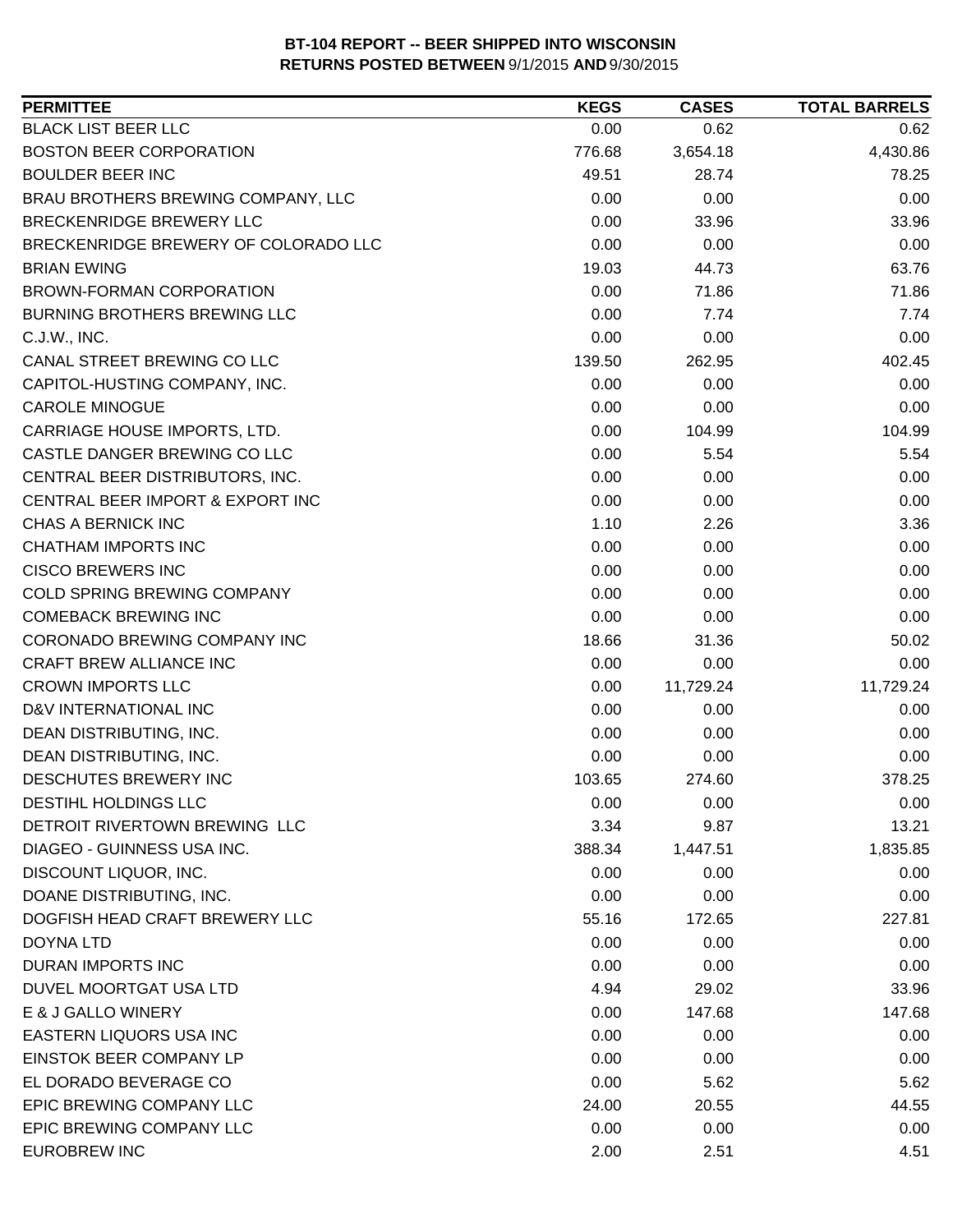| <b>PERMITTEE</b>                           | <b>KEGS</b> | <b>CASES</b> | <b>TOTAL BARRELS</b> |
|--------------------------------------------|-------------|--------------|----------------------|
| FABIANO BROTHERS - WISCONSIN LLC           | 0.00        | 0.00         | 0.00                 |
| <b>FIRESTONE WALKER LLC</b>                | 0.00        | 0.00         | 0.00                 |
| FLANIGAN DISTRIBUTING OF DOOR COUNTY, INC. | 0.00        | 0.00         | 0.00                 |
| FLAT EARTH HOLDINGS LLC                    | 0.00        | 0.59         | 0.59                 |
| FLYING DOG BREWERY LLLP                    | 0.00        | 0.00         | 0.00                 |
| FOUR SEASONS BEER DISTRIBUTORS INC         | 0.00        | 0.00         | 0.00                 |
| FRANK BEER DISTRIBUTORS, INC.              | 0.00        | 0.00         | 0.00                 |
| FRANK BEER SOUTH LLC                       | 0.00        | 0.00         | 0.00                 |
| FRANK LIQUOR COMPANY, INC.                 | 0.00        | 0.00         | 0.00                 |
| FRANK LIQUORS OF LA CROSSE, INC.           | 0.00        | 0.00         | 0.00                 |
| FRANKENMUTH BREWING COMPANY                | 0.00        | 0.00         | 0.00                 |
| FRED R KARM JR                             | 0.49        | 8.38         | 8.87                 |
| FULTON STREET BREWERY LLC                  | 0.00        | 0.00         | 0.00                 |
| <b>G K SKAGGS INC</b>                      | 0.00        | 88.67        | 88.67                |
| <b>GARY'S CORPORATION OF OAK CREEK</b>     | 0.00        | 0.00         | 0.00                 |
| <b>GB SALES MILWAUKEE, INC.</b>            | 0.00        | 0.00         | 0.00                 |
| <b>GELOSO BEVERAGE GROUP LLC</b>           | 0.00        | 0.00         | 0.00                 |
| <b>GENERAL BEER DISTRIBUTORS CO.</b>       | 0.00        | 0.00         | 0.00                 |
| GENERAL BEER-NORTHEAST INC                 | 0.00        | 0.00         | 0.00                 |
| <b>GENERAL BEER-NORTHEAST INC</b>          | 0.00        | 0.00         | 0.00                 |
| GENERAL BEER-NORTHWEST, INC.               | 0.00        | 0.00         | 0.00                 |
| GENERAL BEER-NORTHWEST, INC.               | 0.00        | 0.00         | 0.00                 |
| GENERAL BEVERAGE SALES CO- OSHKOSH         | 0.00        | 0.00         | 0.00                 |
| GENERAL BEVERAGE SALES CO.                 | 0.00        | 0.00         | 0.00                 |
| GENERAL BEVERAGE SALES CO.- MILWAUKEE      | 0.00        | 0.00         | 0.00                 |
| <b>GFBC INC</b>                            | 10.00       | 49.02        | 59.02                |
| <b>GLOBAL VILLAGE IMPORTS LLC</b>          | 0.00        | 0.00         | 0.00                 |
| <b>GREGORY S HARDMAN</b>                   | 0.00        | 0.00         | 0.00                 |
| <b>GTBC LLC</b>                            | 0.00        | 0.00         | 0.00                 |
| H C FOODS CO LTD                           | 0.00        | 0.00         | 0.00                 |
| <b>HALES ALES LTD</b>                      | 0.00        | 0.00         | 0.00                 |
| <b>HARVEST MOON BREWING LLP</b>            | 0.00        | 0.00         | 0.00                 |
| HEINEKEN USA INCORPORATED                  | 188.90      | 4,783.30     | 4,972.20             |
| HENDRICKS BEVERAGE, INC.                   | 0.00        | 0.00         | 0.00                 |
| HIGH COUNTRY BREWERY INC                   | 0.00        | 5.26         | 5.26                 |
| HOME BREW MART INC                         | 177.33      | 355.32       | 532.65               |
| <b>ILLYRIAN IMPORT INC</b>                 | 0.00        | 8.52         | 8.52                 |
| <b>INDEED BREWING COMPANY LLC</b>          | 2.00        | 2.06         | 4.06                 |
| <b>INDIAN PEAKS BREWING COMPANY</b>        | 62.67       | 132.39       | 195.06               |
| INDIAN RIVER BEVERAGE CORPORATION          | 0.00        | 0.00         | 0.00                 |
| INDIAN WELLS BREWING CO LLC                | 0.00        | 0.00         | 0.00                 |
| IRL, INCORPORATED                          | 0.00        | 0.00         | 0.00                 |
| <b>JAW PROPERTIES LLC</b>                  | 0.00        | 0.00         | 0.00                 |
| <b>JDZ INC</b>                             | 3.33        | 10.75        | 14.08                |
| <b>JOHN J COLLETTI</b>                     | 0.00        | 0.00         | 0.00                 |
|                                            |             |              |                      |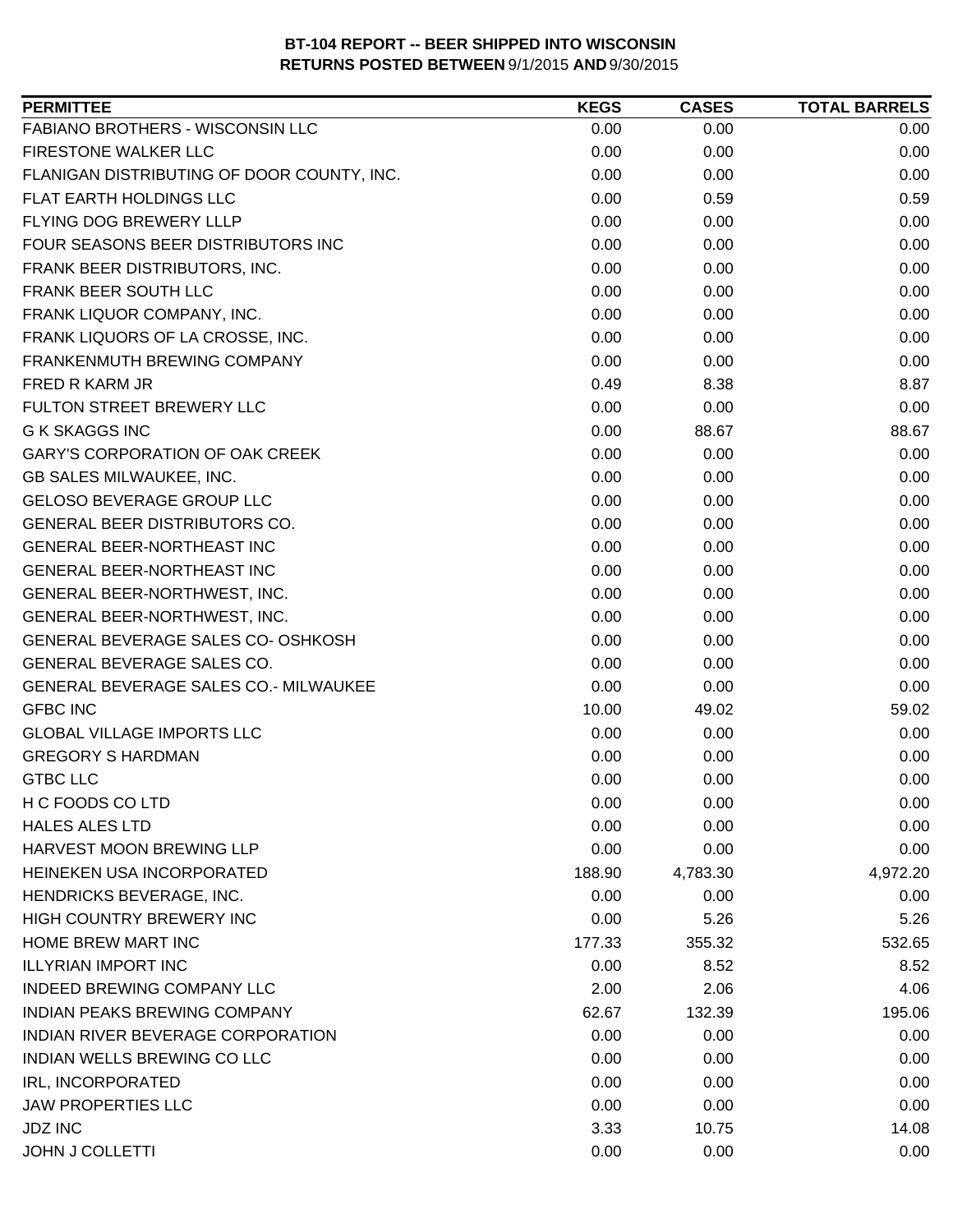| <b>PERMITTEE</b>                      | <b>KEGS</b> | <b>CASES</b> | <b>TOTAL BARRELS</b> |
|---------------------------------------|-------------|--------------|----------------------|
| JOHNSON BROTHERS OF WISCONSIN INC     | 0.00        | 0.00         | 0.00                 |
| JOHNSON DISTRIBUTING, INC.            | 0.00        | 0.00         | 0.00                 |
| JOM WINE & SPIRITS INC                | 0.00        | 4.17         | 4.17                 |
| JOSEPH JAMES BREWING CO INC           | 0.00        | 0.00         | 0.00                 |
| <b>KAREN HOLTON</b>                   | 0.00        | 0.00         | 0.00                 |
| KEWEENAW BREWING CO LLC               | 67.25       | 86.65        | 153.90               |
| KOJIMA & INTERNATIONAL ASSOCIATES INC | 0.00        | 0.00         | 0.00                 |
| KYSELA PERE ET FILS LTD               | 0.00        | 0.00         | 0.00                 |
| LA CROSSE BEVERAGE LLC                | 0.00        | 0.00         | 0.00                 |
| LABATT USA OPERATING CO LLC           | 40.00       | 2,101.25     | 2,141.25             |
| <b>LAGUNITAS BREWING CO</b>           | 201.50      | 323.66       | 525.16               |
| LAKE SUPERIOR BREWING CO LLC          | 6.67        | 7.04         | 13.71                |
| LARRY'S DISTRIBUTING CO., INC.        | 0.00        | 0.00         | 0.00                 |
| LEAMON MERCANTILE CO. CORP            | 0.00        | 0.00         | 0.00                 |
| LEE BEVERAGE OF WISCONSIN LLC         | 0.00        | 0.00         | 0.00                 |
| LEE BEVERAGE OF WISCONSIN LLC         | 0.00        | 0.00         | 0.00                 |
| LEFT COAST BREWING CO                 | 9.66        | 13.04        | 22.70                |
| LENA BEVERAGE COMPANY                 | 2.83        | 0.44         | 3.27                 |
| LIFT BRIDGE BREWING TECHNOLOGIES LLC  | 18.83       | 8.71         | 27.54                |
| LOUIS GLUNZ BEER INC                  | 8.09        | 111.88       | 119.97               |
| <b>LUCID BREWING LLC</b>              | 0.00        | 0.00         | 0.00                 |
| MAD RIVER BREWING COMPANY INC         | 0.00        | 0.00         | 0.00                 |
| <b>MANKATO BREWERY LLC</b>            | 2.00        | 8.35         | 10.35                |
| MANNEKEN-BRUSSEL IMPORTS INC          | 0.00        | 0.00         | 0.00                 |
| MARK ANTHONY BRANDS INC               | 0.00        | 798.28       | 798.28               |
| MASSACHUSETTS BEVERAGE ALLIANCE LLC   | 0.00        | 0.00         | 0.00                 |
| MATT BREWING CO INC                   | 0.00        | 0.00         | 0.00                 |
| MERCHANT DU VIN CORPORATION           | 17.95       | 67.16        | 85.11                |
| <b>METROPOLITAN BREWING LLC</b>       | 29.50       | 17.75        | 47.25                |
| <b>MHW LTD</b>                        | 17.91       | 3.12         | 21.03                |
| MICHAEL G ANSAY                       | 51.13       | 59.07        | 110.20               |
| MICHAUD DISTRIBUTING INC              | 0.00        | 0.00         | 0.00                 |
| MID-WISCONSIN BEVERAGE, INC.          | 0.00        | 0.00         | 0.00                 |
| MILLER BEER OF THE NORTHWOODS, INC.   | 0.00        | 0.00         | 0.00                 |
| <b>MILLERCOORS LLC</b>                | 974.01      | 8,307.74     | 9,281.75             |
| MILLERCOORS LLC                       | 1,004.28    | 14,106.72    | 15,111.00            |
| MILLSTREAM INVESTMENTS INC            | 0.00        | 10.17        | 10.17                |
| MOR-DALL ENTERPRISES INC.             | 3.70        | 19.20        | 22.90                |
| MOTHER LODE BREWING LLC               | 0.00        | 0.00         | 0.00                 |
| MOUNTAINEER HOLDINGS LLC              | 0.00        | 84.64        | 84.64                |
| MOYLANS BREWING CO LTD                | 0.00        | 0.00         | 0.00                 |
| MUTUAL WHOLESALE LIQUOR INC           | 0.00        | 0.00         | 0.00                 |
| NDC SYSTEMS LP                        | 73.12       | 0.00         | 73.12                |
| NEBRASKA BREWING CO INC               | 0.33        | 0.00         | 0.33                 |
| NEEDHAM DISTRIBUTING CO., INC.        | 0.00        | 0.00         | 0.00                 |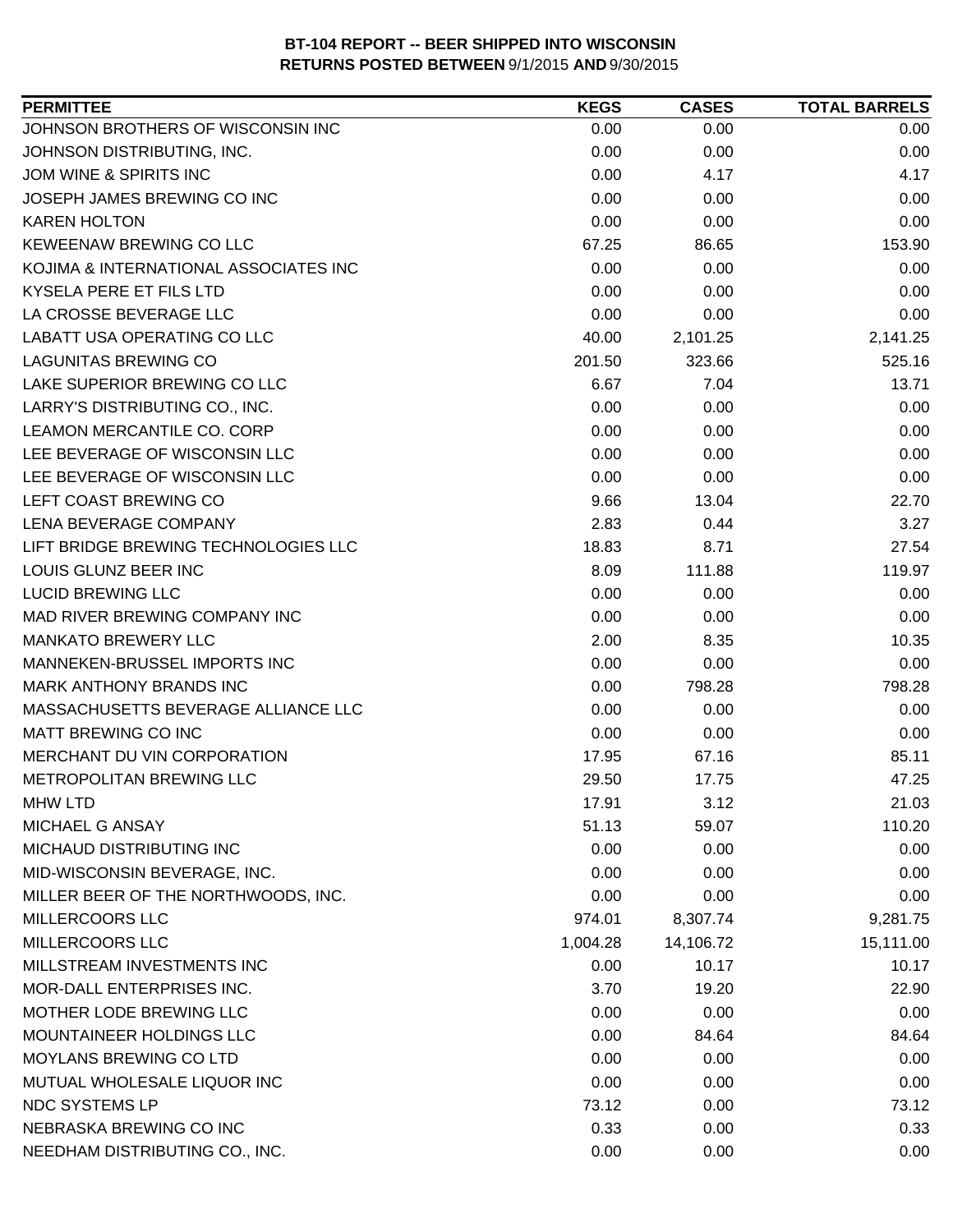| NEW BELGIUM BREWING COMPANY INC<br>554.83<br>1,366.77<br>1,921.60<br>NEW HOLLAND BREWING CO LLC<br>21.17<br>74.37<br>95.54<br>NEW PLANET BEER COMPANY<br>0.00<br>0.00<br>0.00<br>0.00<br>NEW YORK MUTUAL TRADING CO INC<br>0.00<br>0.00<br>NOELKE DISTRIBUTORS, INC.<br>0.00<br>0.00<br>0.00<br>NORTH COAST BREWING CO INC<br>16.50<br>47.03<br>63.53<br>NOUVEAU VENTURES LLC<br>0.00<br>0.00<br>0.00<br>OREGON BREWING COMPANY INC<br>4.26<br>18.25<br>22.51<br>0.00<br>0.00<br>0.00<br>OTT SCHWEITZER DISTRIBUTORSHIP, INC.<br>PABST BREWING COMPANY<br>1,774.94<br>0.00<br>1,774.94<br>PAMPA BEVERAGES LLC<br>0.00<br>0.00<br>0.00<br>PARADOX BEER COMPANY INC<br>0.00<br>15.34<br>15.34<br>PARK RIDGE DISTRIBUTING, INC.<br>0.00<br>0.00<br>0.00<br>PATERNO IMPORTS LTD<br>0.00<br>0.00<br>0.00<br>PAULANER USA LLC<br>318.14<br>472.75<br>790.89<br>PEAK ORGANIC BREWING CO LLC<br>0.00<br>0.00<br>0.00<br>PEHLER DISTRIBUTING, INC.<br>0.00<br>0.00<br>0.00<br>PERENNIAL PARTNERS LLC<br>0.00<br>0.00<br>0.00<br>PETER M MESROBIAN<br>0.00<br>0.00<br>0.00<br>12.72<br>PHIL KNUTSEN<br>4.00<br>8.72<br>PHILLIPS WINE COMPANY<br>0.00<br>0.00<br>0.00<br>PRO-LIQUITECH LLC<br>0.00<br>0.00<br>0.00<br>RANGE BEVERAGE, INCORPORATED<br>0.00<br>0.00<br>0.00<br>RATAS WHOLESALE LIQUOR COMPANY<br>0.00<br>0.00<br>0.00<br>0.00<br><b>RAVEN BRANDS INC</b><br>0.00<br>0.00<br><b>REINHARD PUCHERT</b><br>0.00<br>0.00<br>0.00<br>RELETA BREWING COMPANY LLC<br>0.00<br>16.11<br>16.11<br><b>RICHARD D KATECHIS</b><br>54.33<br>223.54<br>277.87<br>RIVER CITY DISTRIBUTING CO., INC.<br>0.00<br>0.00<br>0.00<br>ROCLAND WINE IMPORTS<br>0.00<br>0.00<br>0.00<br>S & H INDEPENDENT PREMIUM BRANDS LLC<br>331.44<br>254.80<br>76.64<br>S. & S. DISTRIBUTING, INC.<br>0.00<br>0.00<br>0.00<br>S. & S. DISTRIBUTING, INC.<br>0.00<br>0.00<br>0.00<br>SABEMOS BEVERAGES LLC<br>0.00<br>0.00<br>0.00<br>SAPPORO USA INC<br>3.99<br>23.00<br>26.99<br>SARATOGA LIQUOR CO., INC.<br>0.00<br>0.00<br>0.00<br>SAUGATUCK BREWING COMPANY INC<br>0.00<br>0.00<br>0.00<br>SCHNEIDER DISTRIBUTING CO., INC.<br>0.00<br>0.00<br>0.00<br>SCUTTLEBUTT BREWING CO LLC<br>0.00<br>9.15<br>9.15<br><b>SHANE WELCH</b><br>3.35<br>55.35<br>52.00<br>SHELTON BROTHERS INC<br>0.00<br>0.00<br>0.00<br><b>SHORTS BREWING COMPANY</b><br>0.00<br>0.00<br>0.00<br>SIERRA NEVADA BREWING COMPANY<br>106.08<br>1,071.64<br>1,177.72<br>SINGHA NORTH AMERICA INC<br>0.00<br>0.00<br>0.00<br>SMUTTYNOSE BREWING CO INC<br>$-3.67$<br>21.16<br>17.49 | <b>PERMITTEE</b> | <b>KEGS</b> | <b>CASES</b> | <b>TOTAL BARRELS</b> |
|-------------------------------------------------------------------------------------------------------------------------------------------------------------------------------------------------------------------------------------------------------------------------------------------------------------------------------------------------------------------------------------------------------------------------------------------------------------------------------------------------------------------------------------------------------------------------------------------------------------------------------------------------------------------------------------------------------------------------------------------------------------------------------------------------------------------------------------------------------------------------------------------------------------------------------------------------------------------------------------------------------------------------------------------------------------------------------------------------------------------------------------------------------------------------------------------------------------------------------------------------------------------------------------------------------------------------------------------------------------------------------------------------------------------------------------------------------------------------------------------------------------------------------------------------------------------------------------------------------------------------------------------------------------------------------------------------------------------------------------------------------------------------------------------------------------------------------------------------------------------------------------------------------------------------------------------------------------------------------------------------------------------------------------------------------------------------------------------------------------------------------------------------------------------------------------------------------------------------------------------------------------------------------------------------------------------------------------------------------------------------------------------------------------------------------------------------------------------------------------------------------------------------|------------------|-------------|--------------|----------------------|
|                                                                                                                                                                                                                                                                                                                                                                                                                                                                                                                                                                                                                                                                                                                                                                                                                                                                                                                                                                                                                                                                                                                                                                                                                                                                                                                                                                                                                                                                                                                                                                                                                                                                                                                                                                                                                                                                                                                                                                                                                                                                                                                                                                                                                                                                                                                                                                                                                                                                                                                         |                  |             |              |                      |
|                                                                                                                                                                                                                                                                                                                                                                                                                                                                                                                                                                                                                                                                                                                                                                                                                                                                                                                                                                                                                                                                                                                                                                                                                                                                                                                                                                                                                                                                                                                                                                                                                                                                                                                                                                                                                                                                                                                                                                                                                                                                                                                                                                                                                                                                                                                                                                                                                                                                                                                         |                  |             |              |                      |
|                                                                                                                                                                                                                                                                                                                                                                                                                                                                                                                                                                                                                                                                                                                                                                                                                                                                                                                                                                                                                                                                                                                                                                                                                                                                                                                                                                                                                                                                                                                                                                                                                                                                                                                                                                                                                                                                                                                                                                                                                                                                                                                                                                                                                                                                                                                                                                                                                                                                                                                         |                  |             |              |                      |
|                                                                                                                                                                                                                                                                                                                                                                                                                                                                                                                                                                                                                                                                                                                                                                                                                                                                                                                                                                                                                                                                                                                                                                                                                                                                                                                                                                                                                                                                                                                                                                                                                                                                                                                                                                                                                                                                                                                                                                                                                                                                                                                                                                                                                                                                                                                                                                                                                                                                                                                         |                  |             |              |                      |
|                                                                                                                                                                                                                                                                                                                                                                                                                                                                                                                                                                                                                                                                                                                                                                                                                                                                                                                                                                                                                                                                                                                                                                                                                                                                                                                                                                                                                                                                                                                                                                                                                                                                                                                                                                                                                                                                                                                                                                                                                                                                                                                                                                                                                                                                                                                                                                                                                                                                                                                         |                  |             |              |                      |
|                                                                                                                                                                                                                                                                                                                                                                                                                                                                                                                                                                                                                                                                                                                                                                                                                                                                                                                                                                                                                                                                                                                                                                                                                                                                                                                                                                                                                                                                                                                                                                                                                                                                                                                                                                                                                                                                                                                                                                                                                                                                                                                                                                                                                                                                                                                                                                                                                                                                                                                         |                  |             |              |                      |
|                                                                                                                                                                                                                                                                                                                                                                                                                                                                                                                                                                                                                                                                                                                                                                                                                                                                                                                                                                                                                                                                                                                                                                                                                                                                                                                                                                                                                                                                                                                                                                                                                                                                                                                                                                                                                                                                                                                                                                                                                                                                                                                                                                                                                                                                                                                                                                                                                                                                                                                         |                  |             |              |                      |
|                                                                                                                                                                                                                                                                                                                                                                                                                                                                                                                                                                                                                                                                                                                                                                                                                                                                                                                                                                                                                                                                                                                                                                                                                                                                                                                                                                                                                                                                                                                                                                                                                                                                                                                                                                                                                                                                                                                                                                                                                                                                                                                                                                                                                                                                                                                                                                                                                                                                                                                         |                  |             |              |                      |
|                                                                                                                                                                                                                                                                                                                                                                                                                                                                                                                                                                                                                                                                                                                                                                                                                                                                                                                                                                                                                                                                                                                                                                                                                                                                                                                                                                                                                                                                                                                                                                                                                                                                                                                                                                                                                                                                                                                                                                                                                                                                                                                                                                                                                                                                                                                                                                                                                                                                                                                         |                  |             |              |                      |
|                                                                                                                                                                                                                                                                                                                                                                                                                                                                                                                                                                                                                                                                                                                                                                                                                                                                                                                                                                                                                                                                                                                                                                                                                                                                                                                                                                                                                                                                                                                                                                                                                                                                                                                                                                                                                                                                                                                                                                                                                                                                                                                                                                                                                                                                                                                                                                                                                                                                                                                         |                  |             |              |                      |
|                                                                                                                                                                                                                                                                                                                                                                                                                                                                                                                                                                                                                                                                                                                                                                                                                                                                                                                                                                                                                                                                                                                                                                                                                                                                                                                                                                                                                                                                                                                                                                                                                                                                                                                                                                                                                                                                                                                                                                                                                                                                                                                                                                                                                                                                                                                                                                                                                                                                                                                         |                  |             |              |                      |
|                                                                                                                                                                                                                                                                                                                                                                                                                                                                                                                                                                                                                                                                                                                                                                                                                                                                                                                                                                                                                                                                                                                                                                                                                                                                                                                                                                                                                                                                                                                                                                                                                                                                                                                                                                                                                                                                                                                                                                                                                                                                                                                                                                                                                                                                                                                                                                                                                                                                                                                         |                  |             |              |                      |
|                                                                                                                                                                                                                                                                                                                                                                                                                                                                                                                                                                                                                                                                                                                                                                                                                                                                                                                                                                                                                                                                                                                                                                                                                                                                                                                                                                                                                                                                                                                                                                                                                                                                                                                                                                                                                                                                                                                                                                                                                                                                                                                                                                                                                                                                                                                                                                                                                                                                                                                         |                  |             |              |                      |
|                                                                                                                                                                                                                                                                                                                                                                                                                                                                                                                                                                                                                                                                                                                                                                                                                                                                                                                                                                                                                                                                                                                                                                                                                                                                                                                                                                                                                                                                                                                                                                                                                                                                                                                                                                                                                                                                                                                                                                                                                                                                                                                                                                                                                                                                                                                                                                                                                                                                                                                         |                  |             |              |                      |
|                                                                                                                                                                                                                                                                                                                                                                                                                                                                                                                                                                                                                                                                                                                                                                                                                                                                                                                                                                                                                                                                                                                                                                                                                                                                                                                                                                                                                                                                                                                                                                                                                                                                                                                                                                                                                                                                                                                                                                                                                                                                                                                                                                                                                                                                                                                                                                                                                                                                                                                         |                  |             |              |                      |
|                                                                                                                                                                                                                                                                                                                                                                                                                                                                                                                                                                                                                                                                                                                                                                                                                                                                                                                                                                                                                                                                                                                                                                                                                                                                                                                                                                                                                                                                                                                                                                                                                                                                                                                                                                                                                                                                                                                                                                                                                                                                                                                                                                                                                                                                                                                                                                                                                                                                                                                         |                  |             |              |                      |
|                                                                                                                                                                                                                                                                                                                                                                                                                                                                                                                                                                                                                                                                                                                                                                                                                                                                                                                                                                                                                                                                                                                                                                                                                                                                                                                                                                                                                                                                                                                                                                                                                                                                                                                                                                                                                                                                                                                                                                                                                                                                                                                                                                                                                                                                                                                                                                                                                                                                                                                         |                  |             |              |                      |
|                                                                                                                                                                                                                                                                                                                                                                                                                                                                                                                                                                                                                                                                                                                                                                                                                                                                                                                                                                                                                                                                                                                                                                                                                                                                                                                                                                                                                                                                                                                                                                                                                                                                                                                                                                                                                                                                                                                                                                                                                                                                                                                                                                                                                                                                                                                                                                                                                                                                                                                         |                  |             |              |                      |
|                                                                                                                                                                                                                                                                                                                                                                                                                                                                                                                                                                                                                                                                                                                                                                                                                                                                                                                                                                                                                                                                                                                                                                                                                                                                                                                                                                                                                                                                                                                                                                                                                                                                                                                                                                                                                                                                                                                                                                                                                                                                                                                                                                                                                                                                                                                                                                                                                                                                                                                         |                  |             |              |                      |
|                                                                                                                                                                                                                                                                                                                                                                                                                                                                                                                                                                                                                                                                                                                                                                                                                                                                                                                                                                                                                                                                                                                                                                                                                                                                                                                                                                                                                                                                                                                                                                                                                                                                                                                                                                                                                                                                                                                                                                                                                                                                                                                                                                                                                                                                                                                                                                                                                                                                                                                         |                  |             |              |                      |
|                                                                                                                                                                                                                                                                                                                                                                                                                                                                                                                                                                                                                                                                                                                                                                                                                                                                                                                                                                                                                                                                                                                                                                                                                                                                                                                                                                                                                                                                                                                                                                                                                                                                                                                                                                                                                                                                                                                                                                                                                                                                                                                                                                                                                                                                                                                                                                                                                                                                                                                         |                  |             |              |                      |
|                                                                                                                                                                                                                                                                                                                                                                                                                                                                                                                                                                                                                                                                                                                                                                                                                                                                                                                                                                                                                                                                                                                                                                                                                                                                                                                                                                                                                                                                                                                                                                                                                                                                                                                                                                                                                                                                                                                                                                                                                                                                                                                                                                                                                                                                                                                                                                                                                                                                                                                         |                  |             |              |                      |
|                                                                                                                                                                                                                                                                                                                                                                                                                                                                                                                                                                                                                                                                                                                                                                                                                                                                                                                                                                                                                                                                                                                                                                                                                                                                                                                                                                                                                                                                                                                                                                                                                                                                                                                                                                                                                                                                                                                                                                                                                                                                                                                                                                                                                                                                                                                                                                                                                                                                                                                         |                  |             |              |                      |
|                                                                                                                                                                                                                                                                                                                                                                                                                                                                                                                                                                                                                                                                                                                                                                                                                                                                                                                                                                                                                                                                                                                                                                                                                                                                                                                                                                                                                                                                                                                                                                                                                                                                                                                                                                                                                                                                                                                                                                                                                                                                                                                                                                                                                                                                                                                                                                                                                                                                                                                         |                  |             |              |                      |
|                                                                                                                                                                                                                                                                                                                                                                                                                                                                                                                                                                                                                                                                                                                                                                                                                                                                                                                                                                                                                                                                                                                                                                                                                                                                                                                                                                                                                                                                                                                                                                                                                                                                                                                                                                                                                                                                                                                                                                                                                                                                                                                                                                                                                                                                                                                                                                                                                                                                                                                         |                  |             |              |                      |
|                                                                                                                                                                                                                                                                                                                                                                                                                                                                                                                                                                                                                                                                                                                                                                                                                                                                                                                                                                                                                                                                                                                                                                                                                                                                                                                                                                                                                                                                                                                                                                                                                                                                                                                                                                                                                                                                                                                                                                                                                                                                                                                                                                                                                                                                                                                                                                                                                                                                                                                         |                  |             |              |                      |
|                                                                                                                                                                                                                                                                                                                                                                                                                                                                                                                                                                                                                                                                                                                                                                                                                                                                                                                                                                                                                                                                                                                                                                                                                                                                                                                                                                                                                                                                                                                                                                                                                                                                                                                                                                                                                                                                                                                                                                                                                                                                                                                                                                                                                                                                                                                                                                                                                                                                                                                         |                  |             |              |                      |
|                                                                                                                                                                                                                                                                                                                                                                                                                                                                                                                                                                                                                                                                                                                                                                                                                                                                                                                                                                                                                                                                                                                                                                                                                                                                                                                                                                                                                                                                                                                                                                                                                                                                                                                                                                                                                                                                                                                                                                                                                                                                                                                                                                                                                                                                                                                                                                                                                                                                                                                         |                  |             |              |                      |
|                                                                                                                                                                                                                                                                                                                                                                                                                                                                                                                                                                                                                                                                                                                                                                                                                                                                                                                                                                                                                                                                                                                                                                                                                                                                                                                                                                                                                                                                                                                                                                                                                                                                                                                                                                                                                                                                                                                                                                                                                                                                                                                                                                                                                                                                                                                                                                                                                                                                                                                         |                  |             |              |                      |
|                                                                                                                                                                                                                                                                                                                                                                                                                                                                                                                                                                                                                                                                                                                                                                                                                                                                                                                                                                                                                                                                                                                                                                                                                                                                                                                                                                                                                                                                                                                                                                                                                                                                                                                                                                                                                                                                                                                                                                                                                                                                                                                                                                                                                                                                                                                                                                                                                                                                                                                         |                  |             |              |                      |
|                                                                                                                                                                                                                                                                                                                                                                                                                                                                                                                                                                                                                                                                                                                                                                                                                                                                                                                                                                                                                                                                                                                                                                                                                                                                                                                                                                                                                                                                                                                                                                                                                                                                                                                                                                                                                                                                                                                                                                                                                                                                                                                                                                                                                                                                                                                                                                                                                                                                                                                         |                  |             |              |                      |
|                                                                                                                                                                                                                                                                                                                                                                                                                                                                                                                                                                                                                                                                                                                                                                                                                                                                                                                                                                                                                                                                                                                                                                                                                                                                                                                                                                                                                                                                                                                                                                                                                                                                                                                                                                                                                                                                                                                                                                                                                                                                                                                                                                                                                                                                                                                                                                                                                                                                                                                         |                  |             |              |                      |
|                                                                                                                                                                                                                                                                                                                                                                                                                                                                                                                                                                                                                                                                                                                                                                                                                                                                                                                                                                                                                                                                                                                                                                                                                                                                                                                                                                                                                                                                                                                                                                                                                                                                                                                                                                                                                                                                                                                                                                                                                                                                                                                                                                                                                                                                                                                                                                                                                                                                                                                         |                  |             |              |                      |
|                                                                                                                                                                                                                                                                                                                                                                                                                                                                                                                                                                                                                                                                                                                                                                                                                                                                                                                                                                                                                                                                                                                                                                                                                                                                                                                                                                                                                                                                                                                                                                                                                                                                                                                                                                                                                                                                                                                                                                                                                                                                                                                                                                                                                                                                                                                                                                                                                                                                                                                         |                  |             |              |                      |
|                                                                                                                                                                                                                                                                                                                                                                                                                                                                                                                                                                                                                                                                                                                                                                                                                                                                                                                                                                                                                                                                                                                                                                                                                                                                                                                                                                                                                                                                                                                                                                                                                                                                                                                                                                                                                                                                                                                                                                                                                                                                                                                                                                                                                                                                                                                                                                                                                                                                                                                         |                  |             |              |                      |
|                                                                                                                                                                                                                                                                                                                                                                                                                                                                                                                                                                                                                                                                                                                                                                                                                                                                                                                                                                                                                                                                                                                                                                                                                                                                                                                                                                                                                                                                                                                                                                                                                                                                                                                                                                                                                                                                                                                                                                                                                                                                                                                                                                                                                                                                                                                                                                                                                                                                                                                         |                  |             |              |                      |
|                                                                                                                                                                                                                                                                                                                                                                                                                                                                                                                                                                                                                                                                                                                                                                                                                                                                                                                                                                                                                                                                                                                                                                                                                                                                                                                                                                                                                                                                                                                                                                                                                                                                                                                                                                                                                                                                                                                                                                                                                                                                                                                                                                                                                                                                                                                                                                                                                                                                                                                         |                  |             |              |                      |
|                                                                                                                                                                                                                                                                                                                                                                                                                                                                                                                                                                                                                                                                                                                                                                                                                                                                                                                                                                                                                                                                                                                                                                                                                                                                                                                                                                                                                                                                                                                                                                                                                                                                                                                                                                                                                                                                                                                                                                                                                                                                                                                                                                                                                                                                                                                                                                                                                                                                                                                         |                  |             |              |                      |
|                                                                                                                                                                                                                                                                                                                                                                                                                                                                                                                                                                                                                                                                                                                                                                                                                                                                                                                                                                                                                                                                                                                                                                                                                                                                                                                                                                                                                                                                                                                                                                                                                                                                                                                                                                                                                                                                                                                                                                                                                                                                                                                                                                                                                                                                                                                                                                                                                                                                                                                         |                  |             |              |                      |
|                                                                                                                                                                                                                                                                                                                                                                                                                                                                                                                                                                                                                                                                                                                                                                                                                                                                                                                                                                                                                                                                                                                                                                                                                                                                                                                                                                                                                                                                                                                                                                                                                                                                                                                                                                                                                                                                                                                                                                                                                                                                                                                                                                                                                                                                                                                                                                                                                                                                                                                         |                  |             |              |                      |
|                                                                                                                                                                                                                                                                                                                                                                                                                                                                                                                                                                                                                                                                                                                                                                                                                                                                                                                                                                                                                                                                                                                                                                                                                                                                                                                                                                                                                                                                                                                                                                                                                                                                                                                                                                                                                                                                                                                                                                                                                                                                                                                                                                                                                                                                                                                                                                                                                                                                                                                         |                  |             |              |                      |
|                                                                                                                                                                                                                                                                                                                                                                                                                                                                                                                                                                                                                                                                                                                                                                                                                                                                                                                                                                                                                                                                                                                                                                                                                                                                                                                                                                                                                                                                                                                                                                                                                                                                                                                                                                                                                                                                                                                                                                                                                                                                                                                                                                                                                                                                                                                                                                                                                                                                                                                         |                  |             |              |                      |
|                                                                                                                                                                                                                                                                                                                                                                                                                                                                                                                                                                                                                                                                                                                                                                                                                                                                                                                                                                                                                                                                                                                                                                                                                                                                                                                                                                                                                                                                                                                                                                                                                                                                                                                                                                                                                                                                                                                                                                                                                                                                                                                                                                                                                                                                                                                                                                                                                                                                                                                         |                  |             |              |                      |
|                                                                                                                                                                                                                                                                                                                                                                                                                                                                                                                                                                                                                                                                                                                                                                                                                                                                                                                                                                                                                                                                                                                                                                                                                                                                                                                                                                                                                                                                                                                                                                                                                                                                                                                                                                                                                                                                                                                                                                                                                                                                                                                                                                                                                                                                                                                                                                                                                                                                                                                         |                  |             |              |                      |
|                                                                                                                                                                                                                                                                                                                                                                                                                                                                                                                                                                                                                                                                                                                                                                                                                                                                                                                                                                                                                                                                                                                                                                                                                                                                                                                                                                                                                                                                                                                                                                                                                                                                                                                                                                                                                                                                                                                                                                                                                                                                                                                                                                                                                                                                                                                                                                                                                                                                                                                         |                  |             |              |                      |